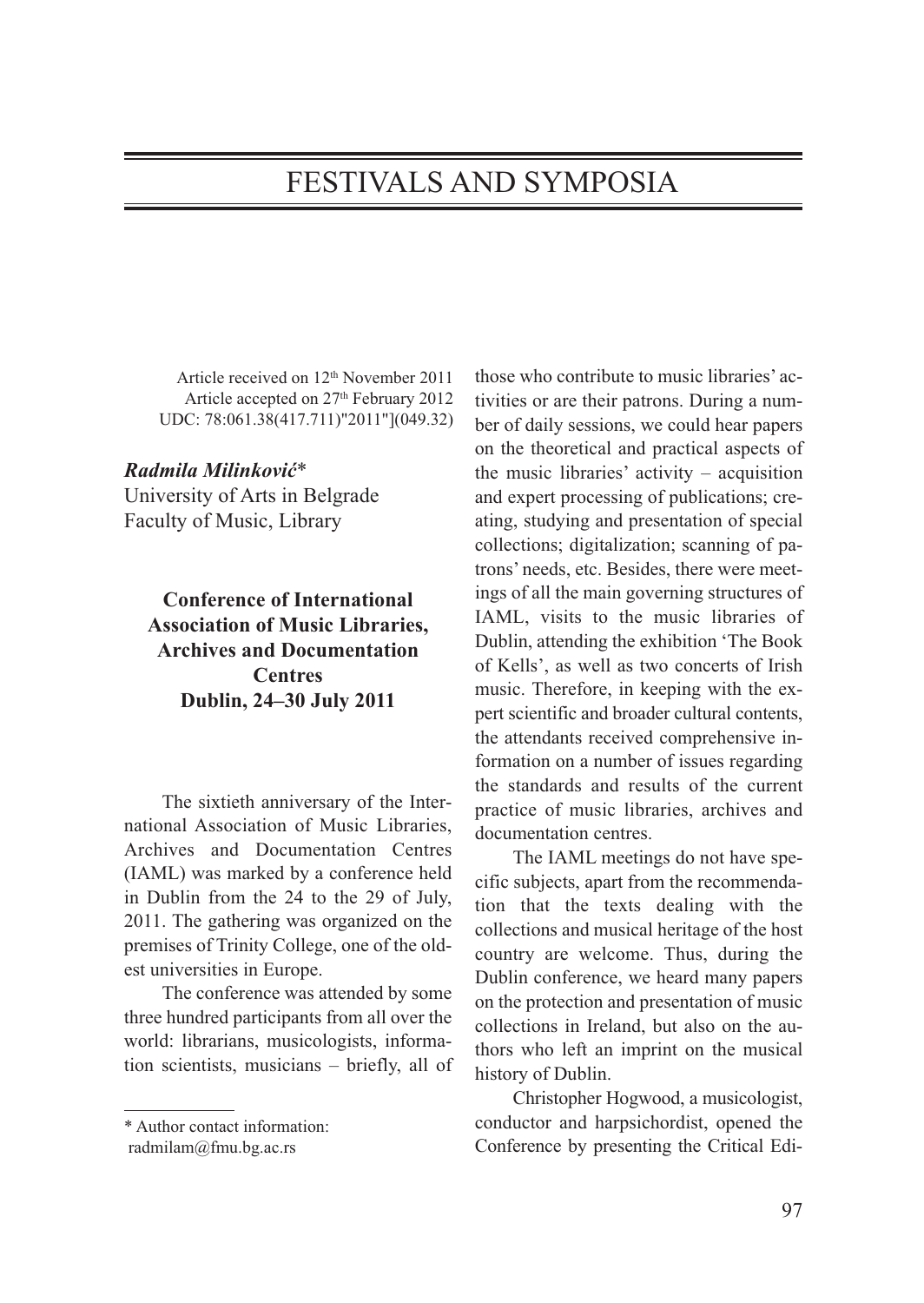tion of collected works by Francesco Geminiani, a composer who lived in Dublin for a few years. Then Katharine Hogg acquainted us with the nine-month period which Georg Friedrich Händel spent in Dublin (1741– 1742), participating in preparations for the first performance of the *Messiah*. The presentation was based on the numerous sources of the Gerald Coke Händel Collection at the Foundling Museum in London. The collection is partly made of press articles and announcements which reveal the details of the concert preparations, e.g. in the excerpt where gentlemen are asked to come without swords, and ladies without tails! The first performance of the *Messiah*, as well as many later ones, was charitable, hence the great attendance was of the utmost importance, but swords and long tails would have taken up too much space.

Una Hunt, a pianist dedicated to promoting Irish music, presented the activities of the National Archive of Irish Composers – a database containing digital copies of printed sheet music from the collection of the National Library of Ireland. The first stage of this long-term project included the digitalization of piano pieces written in Ireland in the  $18<sup>th</sup>$  and the  $19<sup>th</sup>$  centuries. The Archive's website, launched in November 2010, currently hosts 53 digital copies of sheet music and four audio files in MP3 format.

Karol Mullaney-Dignam presented the project 'Music in the Irish Country House', which explores another part of less known Irish music heritage: the music performed in the rich landowners' homes in the 18<sup>th</sup> and the 19th centuries. One of the project's first goals is to catalogue the recovered sources according to the recommendations of RISM.

A project titled simply 'Irish Composers' is being developed within the Contemporary Music Centre and is dedicated to creating a digital archive of contemporary Irish music. Jonathan Grimes, the project leader, spoke about the criteria for choosing the scores to be digitalized and the processing methodology for documents in electronic format, as well as copyright issues.

The leadership and editors of four major bibliographic projects – RISM, RILM, RIdIM and RIPM – regularly attend the Association's congresses; hence, this year, as well, they held presentations where we could notice a common tendency towards a kind of democratization in accessing online databases. Namely, since July 2010, RISM allowed free access to its database (http:// opac.rism.info). A new brochure on RISM was promoted, aimed at patrons, but also at collaborators.

On the other hand, RILM made it possible for all its patrons to become collaborators too, regardless of whether they are members of a registered national group or not. Barbara Dobbs Mackenzie, chief editor of RILM, presented a new collaborators' manual. It is available online as a video (posted on Youtube) which clearly shows all the steps in making a bibliographic record. In order to make the subject classification of every unit in the base as precise as possible, the existing system of division by subject fields is modified, and that was what Zdravko Blažeković spoke about.

Apart from bibliographic databases, important sources for researchers are digitalized collections available online. This time, we were acquainted with the projects of digitalization of smaller collections of sheet music, vinyl records, but also so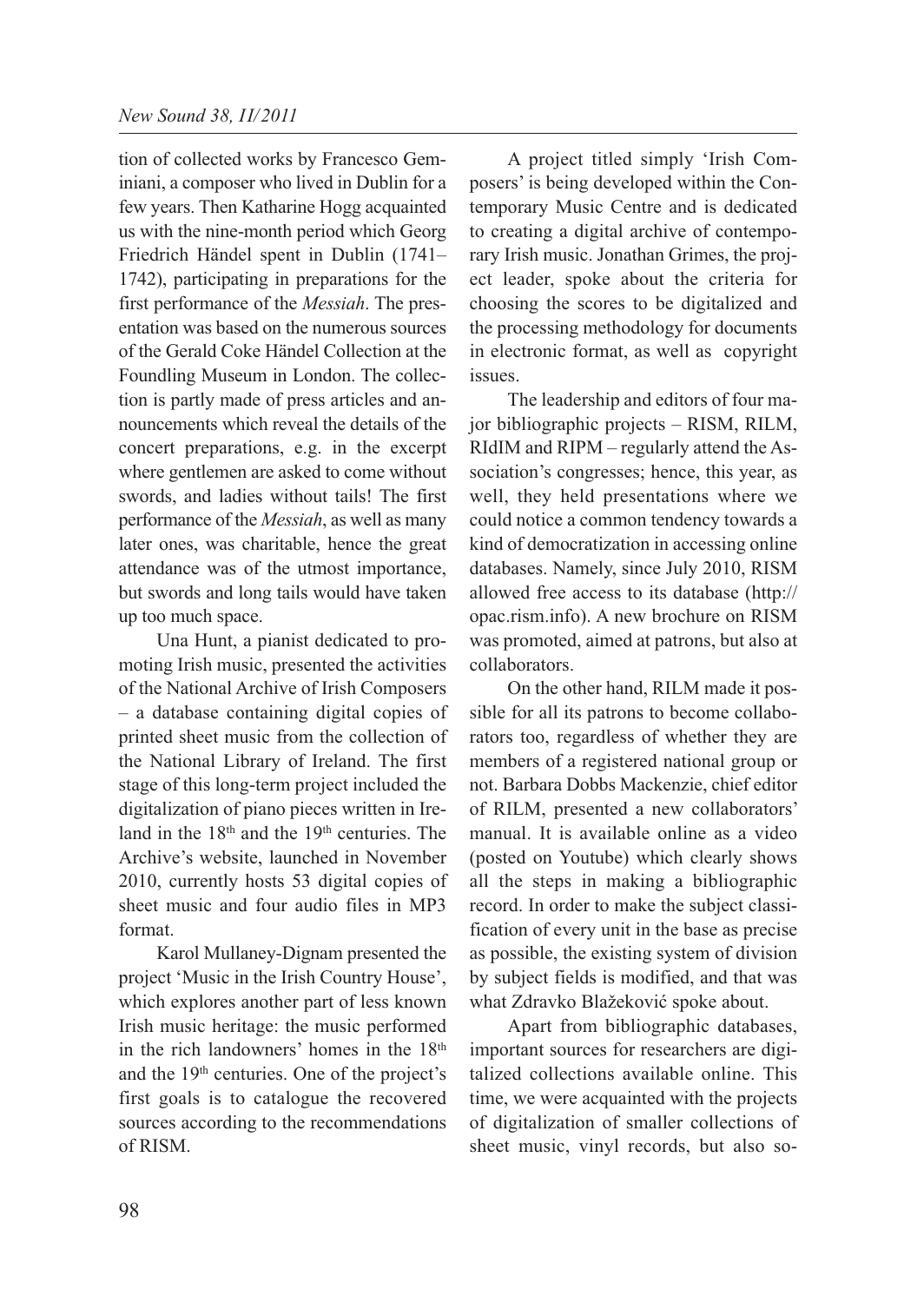called ephemeral sources, such as collections of concert programs, musicians' photographs or watermarks distinctive for old paper.

Zlatica Kendrová and Marta Hulková presented a project of the digitalization of manuscripts and printed editions of Baroque hymns in Slovakia, 'Fontes Musicae Hymnicae'. Hymn collections are valuable research sources in the areas of theology, literature and music, and since they have emerged within various religious denominations, they attest to an intense cultural exchange in central Europe, which left its trace even in present-day Slovakia.

Zoja Seyckova, a colleague from the neighbouring Czech Republic, spoke about cataloguing and scanning concert programs, a project by the Bohuslav Martinů Institute in Prague. The project includes programs which attest to the first performances and famous performers of Bohuslav Martinů's works. The data in the programs are searchable in the Institute's general catalogue, and next to each bibliographic description there is a link to the scanned document.

Eva Neumayr spoke about the importance of watermarks for manuscript dating. As an example, she gave the processing of the official seals on the sheets of the Salzburg Cathedral's manuscript collection. After the standard cataloguing of the manuscripts for RISM, the watermarks were photographed, and the produced digital images were subsequently incorporated into the database.

Although running late compared to financially more capable environments, the Library of the Faculty of Music in Belgrade has launched a project which includes building an electronic catalogue, the conservation and the digitalization of the old

and rare books collection. The results of the first phase of the project, co-financed by the Ministry of Culture of the Republic of Serbia, were presented at the Dublin Conference: 'The Library of FoM: Discovering Hidden Value', a work by the author of this text, describes valuable publications and collections, which attracted the librarians' attention thanks to the process of creating an electronic catalogue.

During the two sessions of the Libraries in the Music Education Institutions Section, particular attention was paid to the issues of the organization and cooperation of high artistic schools, and less to the work of librarians themselves.

Kieran Corcoran presented the activities of the European League of Institutes of the Arts (ELIA), whereas Jeremy Cox spoke about the European Association of Conservatories (AEC). The goal of both organizations is to connect institutions of education in arts and to enable the dialogue, mobility and common activities of artists, teachers, managers and students. Thus, each year, ELIA organizes a number of meetings with subjects concerning the challenges in managing art schools, the modernization of teaching methods, artistic research and other issues. AEC organizes workshops and seminars within several platforms: Pop and Jazz; Early Music; Artistic Research.

Claudia Igbrude presented a module 'Virtual Environments: Is One Life Enough?' where the classes take place in the virtual environment known as 'Second Life'. The module was developed at the Dublin Institute of Technology in 2010, under the leadership of John O'Connor, and won the Jennifer Burke Award for Innovation in Teaching and Learning.